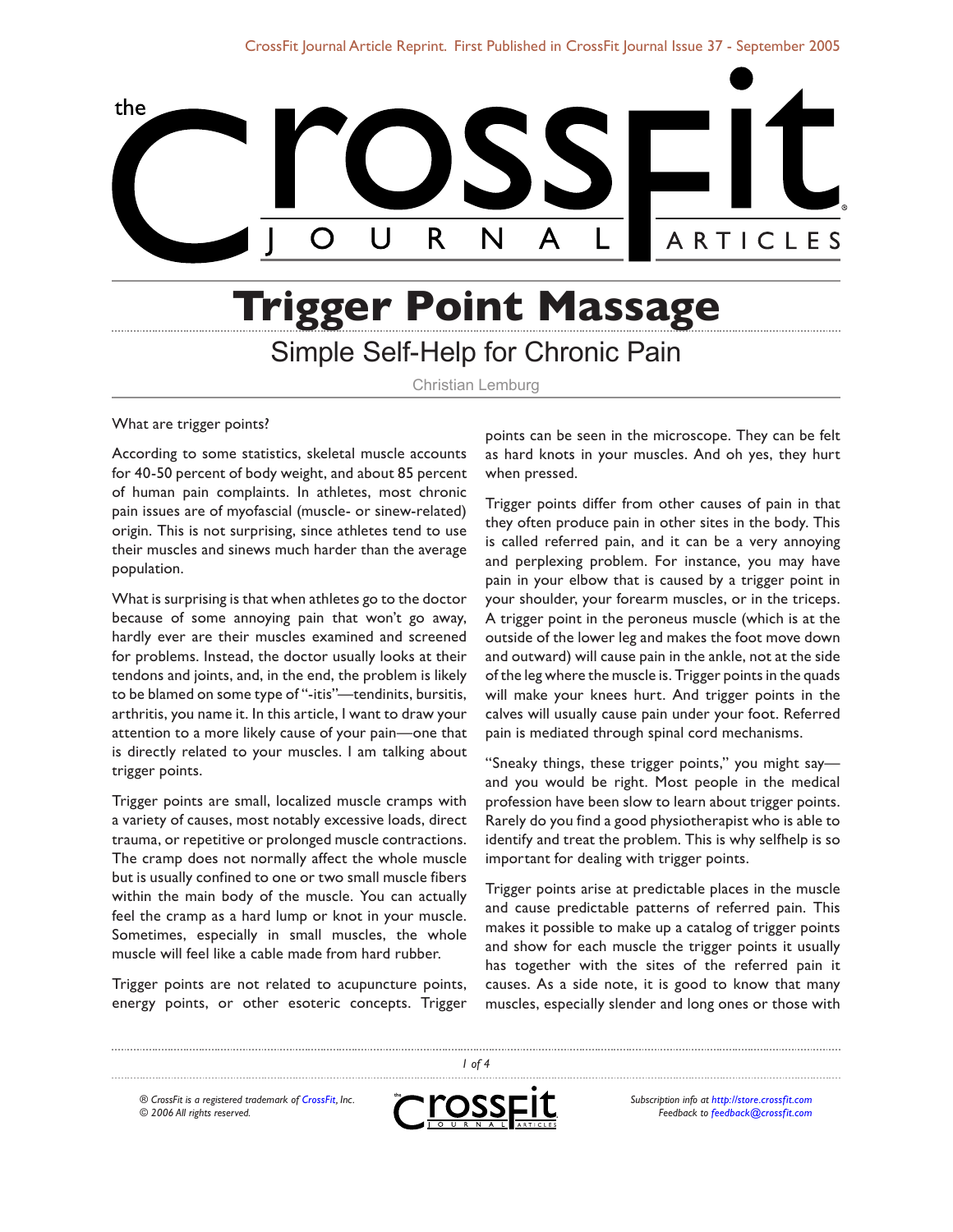## **Trigger Point Massage (continued...)**

a feathered fiber orientation, may develop multiple trigger points. Typically, a trigger point will develop in the middle of a muscle. But since muscles are made up of many fibers, sometimes with different orientations, trigger points can occur at multiple sites within a single muscle.

To identify trigger points, physiotherapists or physicians compare your complaints to the pain pattern of trigger points they know and to catalogs of common trigger points and then feel around in your muscles for hard knots in the likely places. They will know that they found something when you twitch in agony when the knot is pressed.

#### **What can I do about trigger points?**

Trigger points can be treated by several methods: injection, spray and stretch, and massage. In the injection method, a small dose of local anesthetic is injected into the trigger point. In the spray and stretch method, the trigger point is iced with a vapocoolant spray and then stretched. Neither of these methods is suitable for selfhelp. Massage treatment of trigger points, however, is very effective and you can easily do it yourself.

Here are some guidelines for how to massage a trigger point:

- Massage with short, slow strokes in one direction, applying deep pressure.
- Aim for a pain level of about 7 on a scale of 1 to 10, where 1 is hardly noticeable and 10 is unbearable.
- Massage often but only for a short time (twelve to twenty strokes is usually sufficient per session)
- Don't try to "kill" the trigger point in one session; perform several brief sessions per day.
- Continue massage sessions until pain has subsided to about pain level 3 (this will often take several sessions).

And some tips for easier massage:

- Use a ball to save you r fingers (a tennis ball or baseball works well).
- Use a ball between your body and a wall or floor to massage hard-to-reach spots such as neck, shoulders, lower back, arms.
- Try a PVC tube on the floor for legs and feet.

#### **Trigger Point Rules**

- 1. Trigger points are small, localized muscle cramps that feel like hard lumps or knots in your muscles.
- 2. Trigger points arise at predictable places in the muscle and cause predictable patterns of referred pain.
- 3. Trigger points hurt like hell when pressed, and referred pain may be felt, according to the characteristic pattern for that trigger point.
- 4. Trigger points can be treated by massage.
- 5. Massage with short, slow strokes in one direction, applying deep pressure.
- 6. When massaging, use your elbow, your knee, your knuckles, or a ball instead of your fingers. Use a ball between your body and a wall or the floor to reach hard spots.
- If the ball always falls down, put it in a sock.
- Use your elbow to massage your upper legs (bending down while sitting).
- Use your knee to massage your lower legs (crossing legs).
- Use your fist or knuckles instead of your fingers where possible.

#### **Common trigger points for athletes**

The trigger points that athletes are likely to experience differ according to their sport, since different muscles are involved in the movement patterns and requirements of different activities. However, some pain patterns are relatively common among athletes:

- Elbow pain (tennis elbow and golfer's elbow), referred from a variety of muscles, most notably the triceps, the muscles of the upper forearm, the scalene muscles in the side of the neck, and some shoulder muscles.
- Knee pain, referred from the quadriceps.
- Foot pain, referred from the calves.
- Ankle pain, referred from the peroneus muscles in the outside of the lower leg.

*® CrossFit is a registered trademark of [CrossFit,](http://www.crossfit.com) Inc. © 2006 All rights reserved.*



 *of 4*

*Subscription info at [http://store.crossfit.com](http://journal.crossfit.com) Feedback to [feedback@crossfit.com](mailto:feedback@crossfit.com)*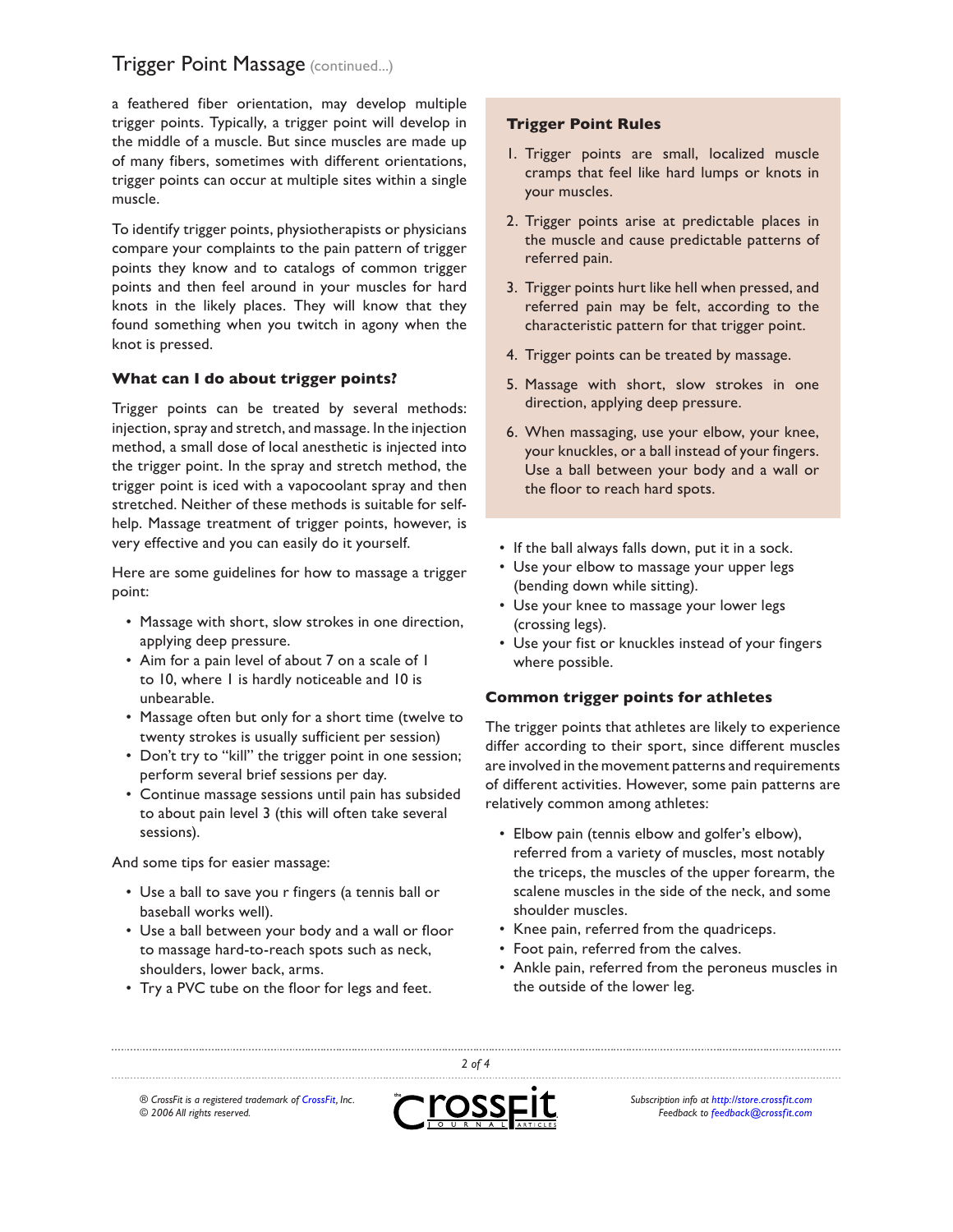### **Trigger Point Massage (continued...)**

Note that the examples given here are by no means exhaustive. There are many other muscles that contribute to pain in these sites. For more examples of common pain patterns, their associated trigger points, and ways to treat them, see the book and websites listed in "Recommended Resources," below.

#### **Recommended Resources**

Davies, Claire, with Amber Davies. *[The Trigger Point](http://www.triggerpointbook.com) [Therapy Workbook: Your Self-Treatment Guide for Pain](http://www.triggerpointbook.com) [Relief. 2nd Edition](http://www.triggerpointbook.com)*. Oakland, CA: New Harbinger, 2004.

Just get this book. It will save you much pain and possibly a lot of money, too.

The Pain Navigator [web page](http://altmed.iatp.org.ua/pain/maps/diagnosis.htm) may help you to pin down the cause of your pain. It details trigger points according to the site of the referred pain.

The [Coventry Pain Clinic's web page](http://www.coventrypainclinic.org.uk/musclepain-introduction.htm) contains excellent pictures and detailed, up-to-date information about trigger points. Note the other sections as well (e.g., the section on joints contains articles about tennis elbow and golfer's elbow).

Of course, all instructions presented here are for informational purposes only. The author is not a medical professional and is not liable for any damage you cause by applying this information to yourself or others.

If you are unsure about any information presented here, please consult your physician.



Figure 1. Elbow and arm pain caused by arm muscles (triceps, extensor carpi radialis, and supinator). Massage with the knuckles of the opposite fist.

 *of 4 ® CrossFit is a registered trademark of [CrossFit,](http://www.crossfit.com) Inc. Subscription info at [http://store.crossfit.com](http://journal.crossfit.com) Feedback to [feedback@crossfit.com](mailto:feedback@crossfit.com)*

*© 2006 All rights reserved.*